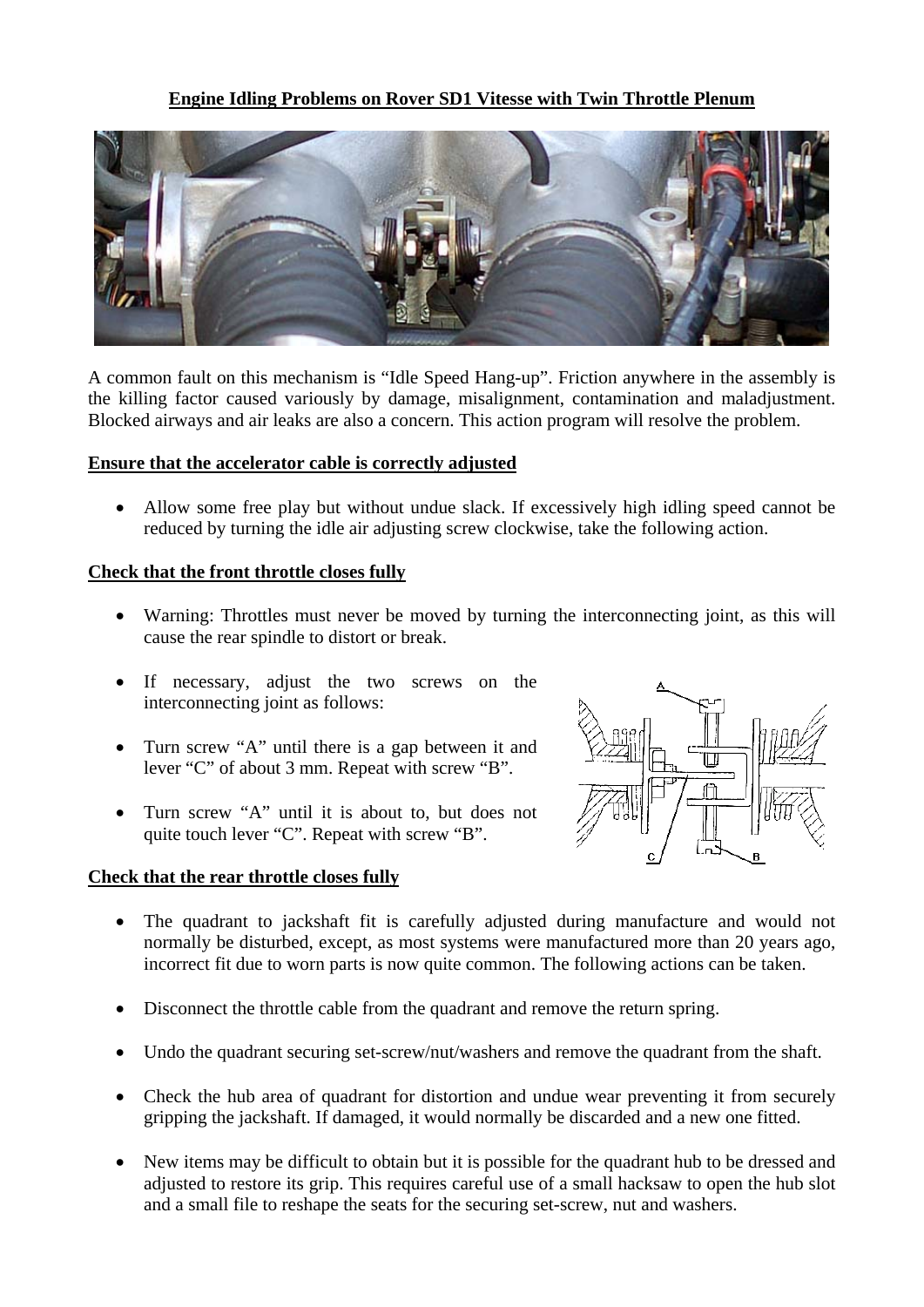- Check the jackshaft for scoring. Use fine emery paper to smooth off any wear and refit the quadrant, ensuring secure attachment of both items to the throttle bracket.
- Adjust the quadrant on the jackshaft so that the rear throttle just begins to open as the quadrant moves away from the stop.
- If after the above actions the engine idling speed it still excessive, it may be necessary to remove the plenum chamber to check the following:

# **Air tight connection between the plenum chamber and the trumpet housing**

• If unable to locate an air leak with the engine running whilst squirting some WD40 along this joint, remove the plenum chamber and check that an incomplete seal between the face of the plenum chamber and the trumpet housing is not allowing air to enter the plenum chamber along that location.

#### **Fit of the throttle discs to the air intake tunnels of the plenum chamber**

- There is no throttle-stop adjustment screw on the Twin Plenum system and an airtight fit between both throttle discs and the intake tunnels is required. Set the quadrant as described using a torch to check the gap. Suspect discs can be changed if replacements are available, otherwise clean off all deposits and polish the edges and faces for significant improvement.
- Use needle pliers to close the split thread of the disc fixing screws before there are removed. Make an identity mark on one disc to ensure they can be refitted in their original tunnels. Inspect edges for dents or distortion and take extreme care with any renovation of the edges.
- Check the shafts for excessive wear or distortion and replace them if required. If new items are unavailable, again, the existing shafts might be significantly improved by cleaning and polishing. The shafts provide primary bearing surfaces so polishing in that area should be minimised. Dress the slots with fine abrasive paper and needle files to remove burrs or dents and ensure that each throttle disc slides smoothly in its respective slot to aid re-assembly.
- Upon re-assembly, smooth operation without friction in the intake tunnels is paramount. This depends upon axial location of the discs in their slots after the retaining screws are tightened. If a disc interferes with its tunnel, slacken the fixing screws with the throttle closed to allow the disc to centralise itself before retightening the screws. Incorrect axial or radial alignment will also result in unwanted air ingress around the discs. Use a thin blade screwdriver to lock the fixing screws by slightly opening their split threads.
- Central return springs are handed, so ensure correct location to avoid undue spring pressure.

# **Cleanliness of the overall air intake areas and galleries**

- With the plenum chamber removed from the inlet manifold clean the whole area of sticky oil and carbon deposits particularly the tunnels and breather/idle speed adjustment galleries. Cellulose thinner is an ideal solvent and pipe cleaners are good for cleaning airways. Replace old work hardened seals with new items to reduce air leaks along the shaft bearings.
- Upon refitting the plenum chamber use a thin smear of instant gasket on the joint and ensure there are no other air leaks anywhere in the intake system otherwise the ECU cannot adjust the petrol/air mixture correctly according to the airflow as measured by the airflow meter.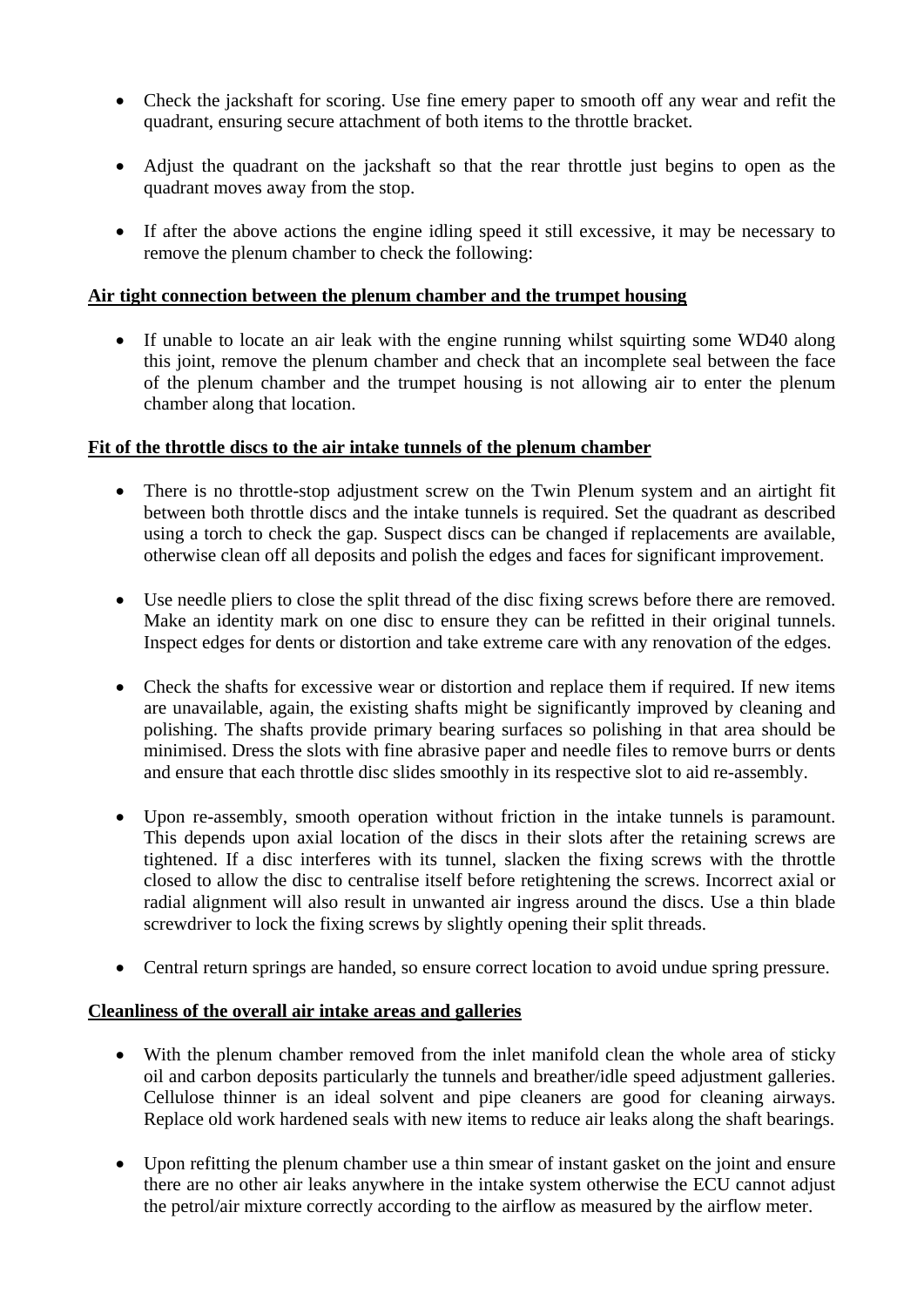• It should now be possible to set the idle speed at a consistent 825 - 875 rpm, to remain the same each time the throttle is closed and maintain the CO level at  $1.5\% +1.65\%$ 

## **Additional Spring Assembly**

• Some cars have an additional return spring variously retro-fitted to the interconnecting joint to assist closure of the throttle discs. Sadly, the spring resistance also serves to induce extra strain/wear on the front shaft as well as the rest of a system already prone to unwanted friction. Correctly adjusted as described, an additional return spring should not be necessary.

The following tables and drawings show all the component parts of the Twin Throttle Plenum.

# **Plenum Chamber Assembly**

- A. Plenum chamber ETC 6006A
- B. Throttlepot centralising ring ETC 6015A
- C. Engine breather tube ETC 6034A
- D. Vacuum advance sensor pipe 613070A
- E. Fuel pressure sensor pipe 603276A
- F. Air rail tube ERC 3845A
- G. Air rail tube restrictor ERC 9783A
- H. Idle speed adjust screw ETC 6042A
- I. Idle screw "O" ring ETC 6044A
- J. Blanking plug ERC 255A
- K. Water supply pipe ETC 6033A
- L. Blanking plug 603224A
- M. Water return pipe (3 off) ERC 377A
- N. Hose ETC 6031A
- O. Hose clip (2 off) UKC 6722A
- P. Decelerator(OverRun)valve ERC 9786A
- T. Screw 5/16 x 3/4 UNC and spring washer (3 off) SS505061 & GHF 322

# **Rear Throttle Assembly**





- A. Rear spindle ETC 6014A
- B. Spindle seal (2 off) AUD 3577
- C. Slotted lever ETC 6020A
- D. Tab lock washer C43231A
- E. Half Nut 5/16" UNF (2 off) NT605041
- F. Guide ring ETC 6040A
- G. Rear return spring ETC 6017A
- H. Rear Adjustment lever ETC 6019A
- I. Disc ERC 9112A
- J. Countersunk split screw (2 off) 611950A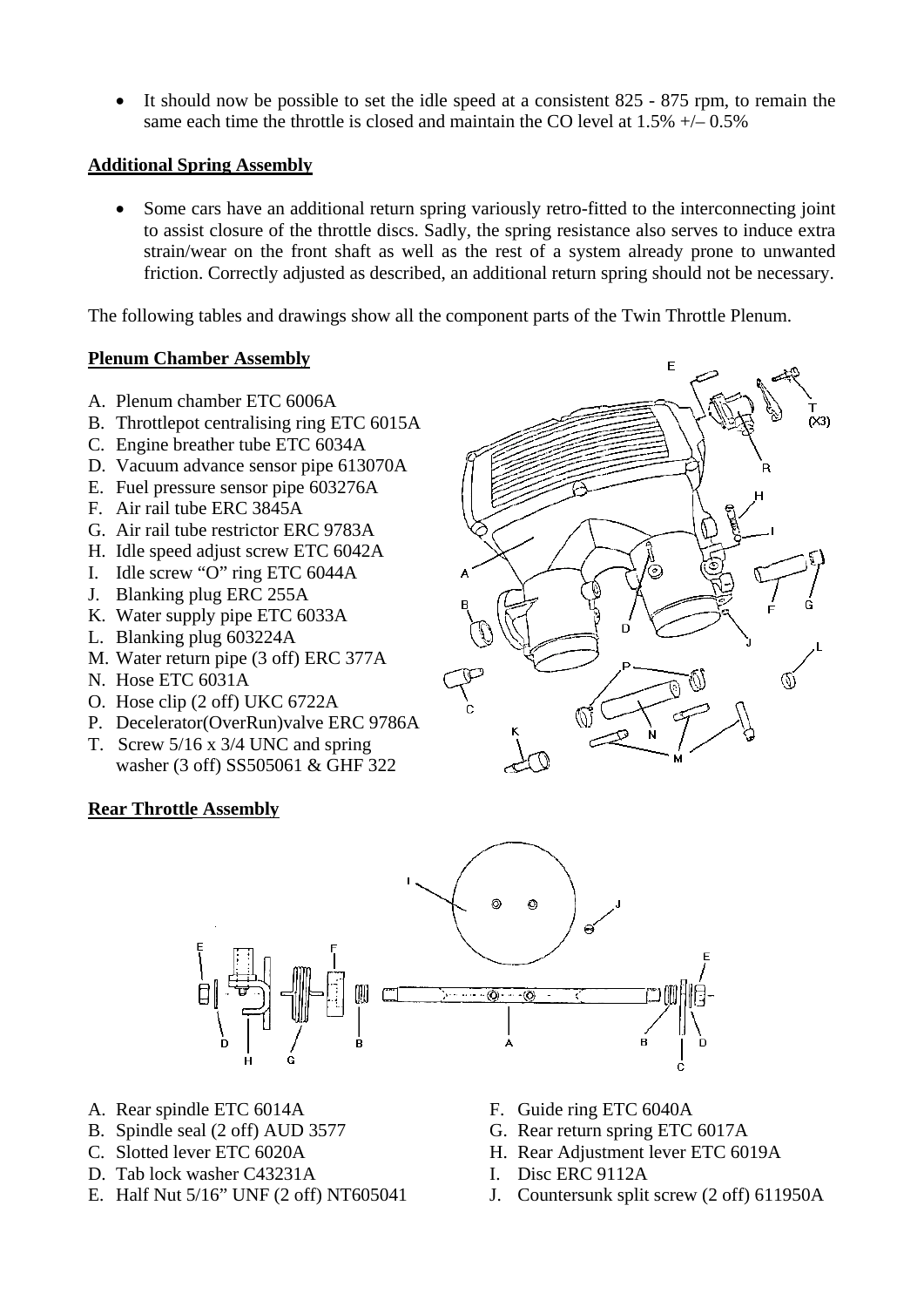#### **Front Throttle Assembly**



- A. Front spindle ETC 6013A
- B. Spindle seal (2 off) AUD 3577
- C. Guide ring ETC 6040A
- D. Front return spring ETC 6016A
- E. Front adjustment lever ETC6018A
- F. Tab lock washer C43231A
- G. Half nut 5.16" UNF NT605041
- H. Disc ERC 9112A
- I. Countersunk split screw (2 off) 611950A
- J. Throttlepot ERC 3619A
- K. Screw and plain washer SC104141/ WA104001

#### **Plenum Chamber Throttle Linkage**



- A. Jackshaft assembly, bearing pin, roller and circlip ETC 6022A
- B. Spherical housing (2 off) ERC 4211A
- C. Spherical bush ERC 4215A
- D. Set screw 257004A, spring WL700101, plain washer GHF 300 and nut 257011. No. 10 UNF (2 off each)
- E. Control bracket ETC 6021A
- F. "Belleville" washer (2 off) GHF 306
- G. Cable tray DRC 5464
- H. Pipe support and spring anchor plate ETC 6056A
- I. Fuel pipe clip (2 off) 79121A
- J. Set screw M6 x 16 SH106161 & washer GHF 381 (2 off each)
- K. Quadrant lever assembly, set screw M5 x 25, spring washer, plain washer and nut. ETC 6023A